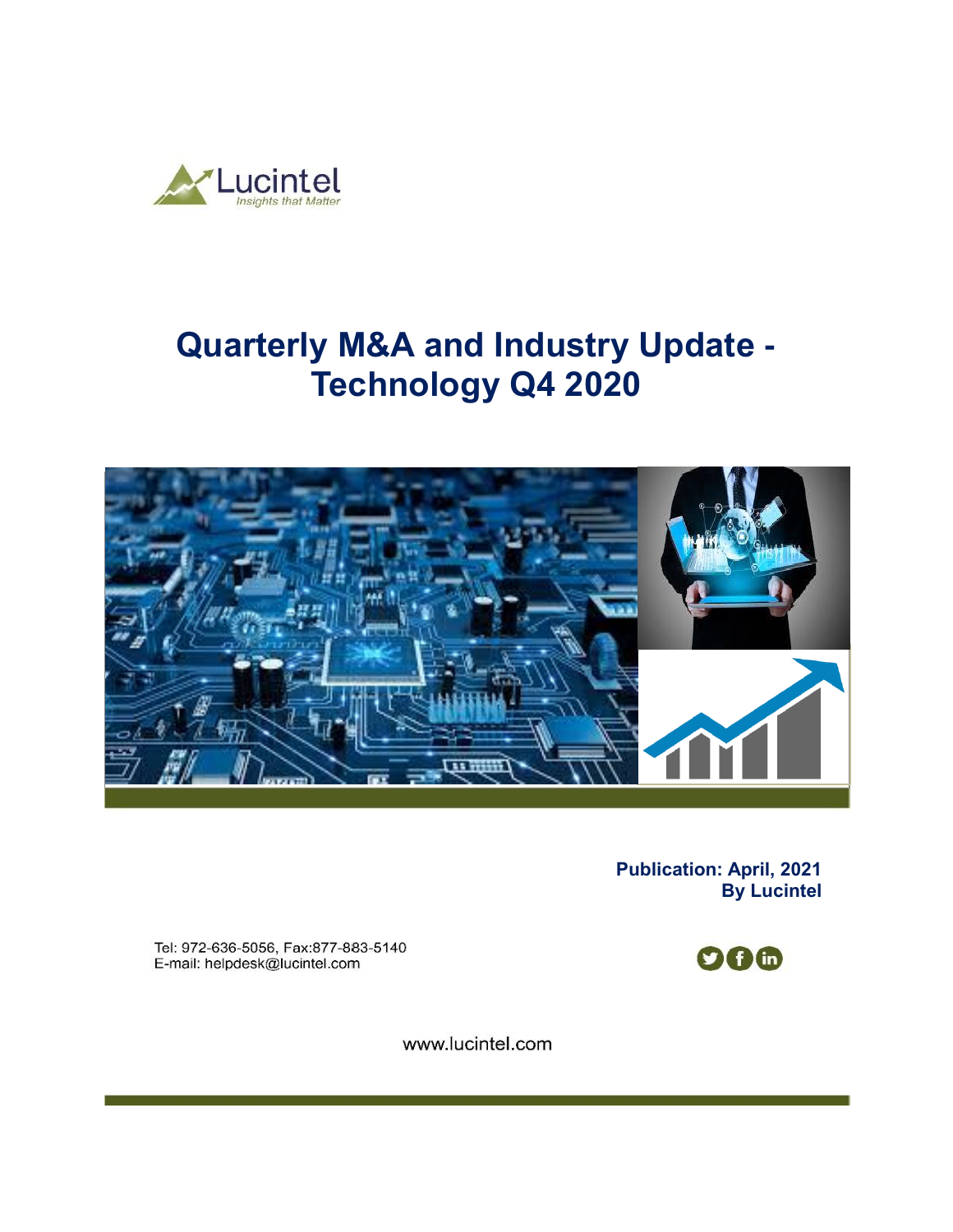

## **Economic Situation Q4 2020**

The global GDP grew by 0.7% in Q4 2020 as compared to Q3 2020. The U.S. GDP grew by 1.5% in Q4 2020 as compared to Q3 2020, while it declined by 1.1%, when compared to Q4 2019. Second wave of COVID-19 have slowed down or even temporarily reversed economic recoveries. The strength of the recovery varies across countries, depending on the severity of the health crisis, the extent of domestic disruptions to activity, the exposure to cross-border spillovers, and importantly the effectiveness of policy support to limit persistent damage. The pandemic will slow down the recovery particularly in more hard-hit countries, such as the US, the UK, Spain, and France. The future is highly dependent on the response towards the pandemic situation. Recent vaccine approvals have raised hopes of a turnaround in the pandemic situation.



*Note: The above image shows quarter over quarter change in GDP* 

*Source: OECD, Fred Louis, Lucintel*

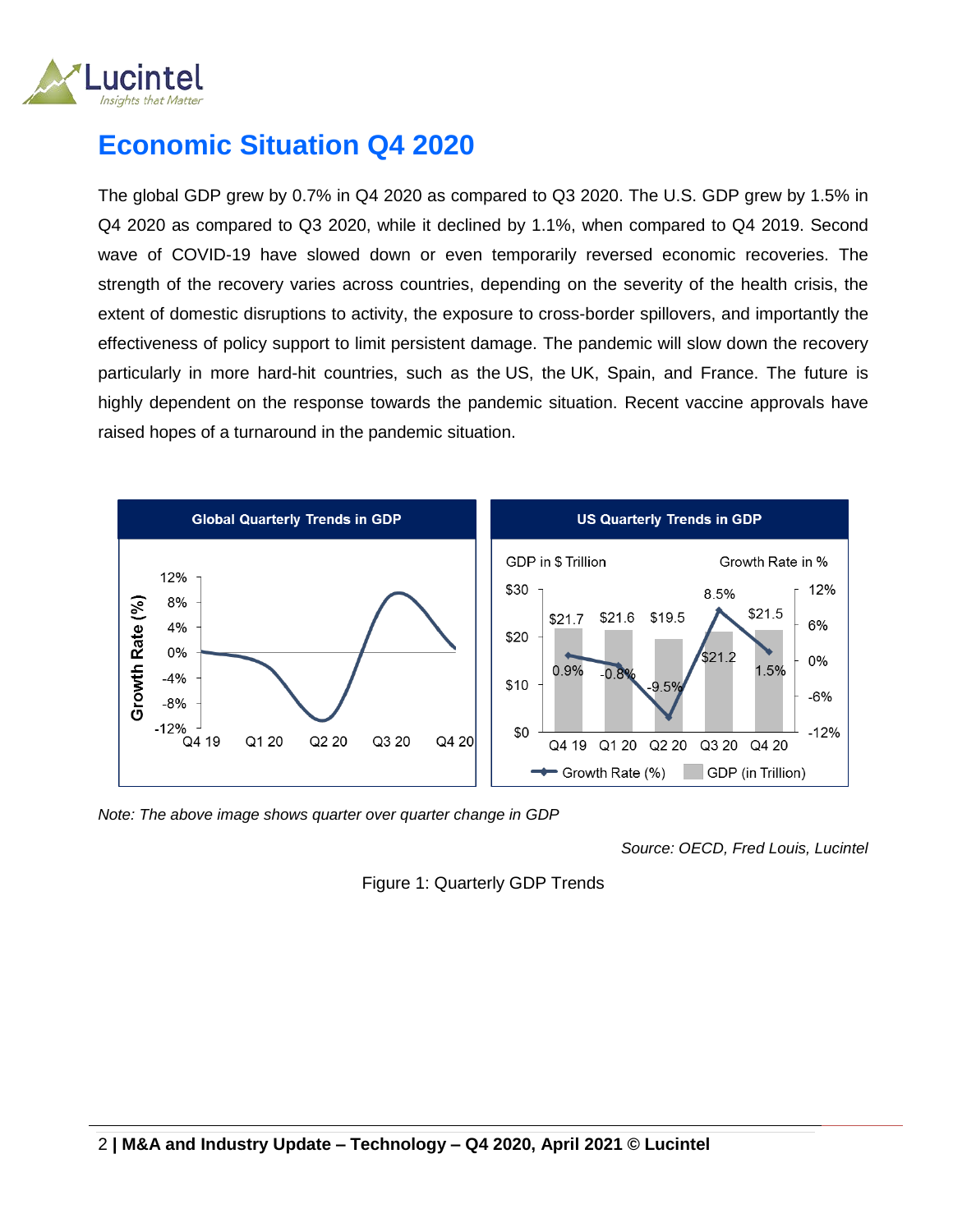

# **Technology Industry Update – Q4 2020**

The global semiconductor sales grew by 8.1% in Q4 2020, i.e. semiconductor sales increased to \$118.1 billion from \$109.3 billion in Q3 of 2020, while on yearly basis, it increased by 7.8% from Q4 of 2019. The global semiconductor market got off to a solid start in Q4 of 2020, with the positive year-toyear sales growth for the first time in more than a year. Still, the global market faces significant macroeconomic headwinds, including global trade unrest and ongoing concerns about worldwide spread of the coronavirus, which could limit continued market recovery. ASE Technology registered the highest revenue increase of 24% in Q4 of 2020 on quarter-over-quarter basis. Technology companies are feeling better about their revenue outlook, along with strong venture capital funding and vibrant capital markets. Companies look to strengthen their market and competitive positioning, it requires rethinking of all aspects of the business from workforce, products and services, and end-user experience. The figure below depicts change semiconductor sales in the past five quarters (Q4 2019  $-$  Q4 2020).



|                          | Change in Revenue |                         |  |
|--------------------------|-------------------|-------------------------|--|
| <b>Company Name</b>      |                   | Q4 20/Q3 20 Q4 20/Q4 19 |  |
| Samsung                  | $-4%$             | 9%                      |  |
| Intel                    | 9%                | -1%                     |  |
| Taiwan Semiconductor     | 35%               | 52%                     |  |
| STMicroelectronics       | 21%               | 17%                     |  |
| Micron Technology        | -5%               | 12%                     |  |
| Qualcomm Inc             | $-1%$             | 62%                     |  |
| <b>Broadcom</b>          | 11%               | 12%                     |  |
| <b>Texas Instruments</b> | 7%                | 22%                     |  |
| <b>ASE Technology</b>    | 61%               | 71%                     |  |
| Nvidia                   | 6%                | 61%                     |  |

 *Source: SIA, Lucintel*

Figure 2: Quarterly Change in Sales of Global Semiconductor Market

*Source: Lucintel*

Figure 3: Change in Revenue of Major Semiconductor Companies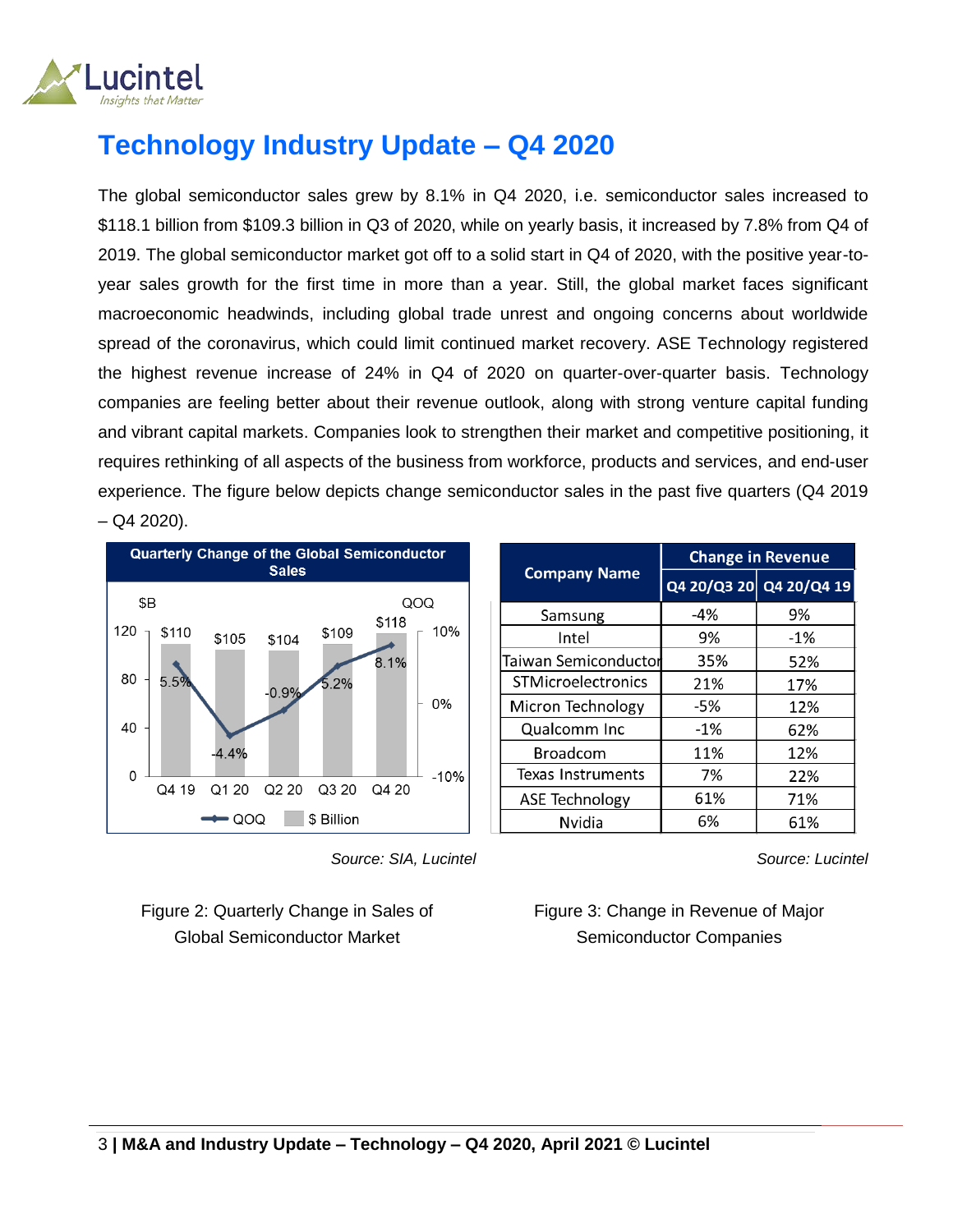



 *Source: SIA, Lucintel*

#### Figure 4: Regional Market Share in the Semiconductor Market

The sales of semiconductors increased in all regions. China holds the largest individual market for semiconductors with the highest demand of around 34.8% in the global semiconductor market, followed by others. China consumes more than 50% of all semiconductors, both for internal use and eventual export. The rapid growth of Chinese demand lifted the entire industry worldwide. US followed China with share of 21.4% in Q4 2020.



 *Source: Counterpoint, Lucintel*

#### Figure 5: Quarterly and Yearly Change in Global Smartphone Shipment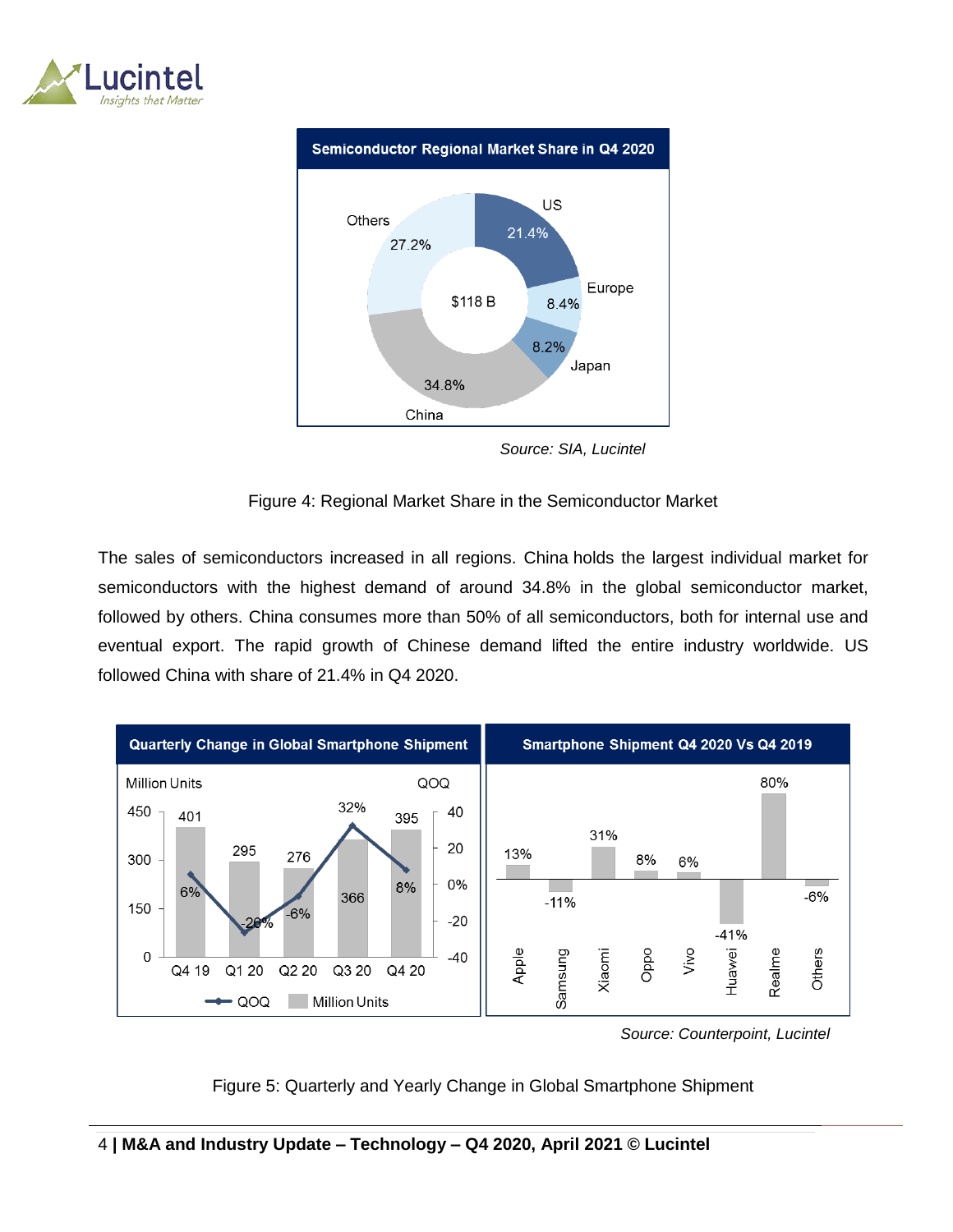

The global smartphone market continued to recover in the last quarter of 2020, the smartphone shipment increased by 8% in Q4 2020, i.e. smartphone shipment increased to 395 million units from 366 million units in Q3 of 2020, while on yearly basis, it decreased by 1.6% from Q4 of 2019. The overall market continued to rebound from the ill effects of COVID-19. On year-over-year basis, most of the brands registered positive growth in Q4 of 2020. Realme emerged as the fastest-growing brand with 80% growth on year-over-year. A strong 5G push by the industry through reduced device prices and operator tariffs further boosted the market's recovery process. The overall 5G smartphone penetration increased to 34% of total smartphone shipments compared to 17% in the previous quarter. The growth was driven by the launch of the iPhone 12 and a strong portfolio of products from brands like OnePlus, OPPO, Xiaomi, and Vivo.

### **M&A Update – Q4 2020**

Merger and acquisition activities in the global technology industry increased in Q4 of 2020 as compared to Q3 and Q2 of 2020. The global technology industry recorded 471 completed M&A deals in the Q4 of 2020, an increase of 50% from Q3 of 2020 and 35% increase on yearly basis, i.e., from Q4 of 2019. The total deal value in Q4 of 2020 was \$71.1 billion, which was an increase of 20% from Q3 of 2020. The pandemic has hurt the broader economy; the technology sector has been less impacted, as consumers and businesses have looked for technology solutions to support new ways of working and living. As a result, tech deal-makers appear to have increasing levels of optimism, which increased M&A activity. Companies are positioning themselves for growth through mid-to-high growth areas, which include 5G, data centers, cloud computing, industrial IoT and automotive areas where deal activity expect to continue in 2021.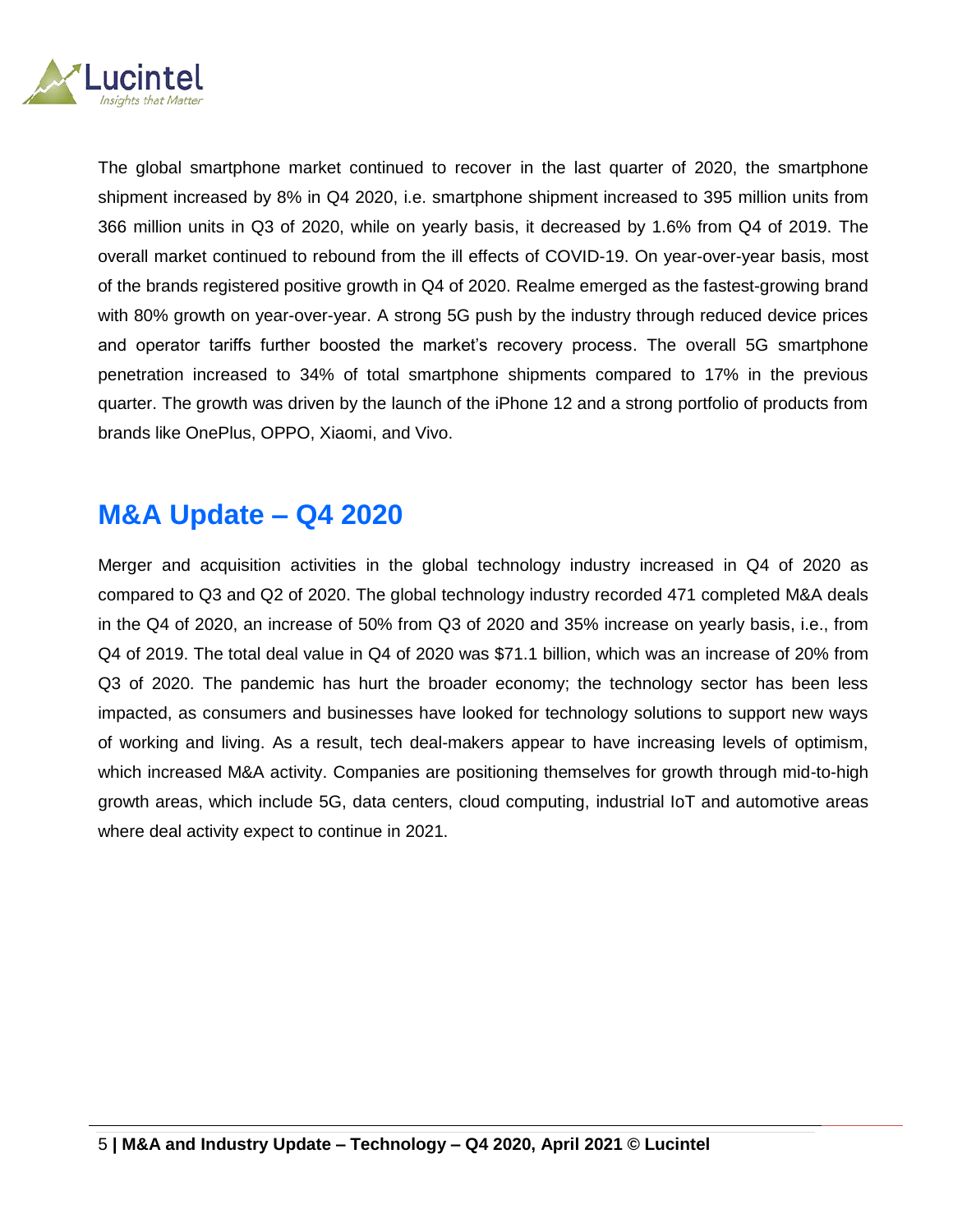



*Source: Lucintel*

#### Figure 6: Quarterly M&A Activities in the Global Technology Industry

#### Table 1: Quarterly Changes in M&A Activities in the Global Technology Industry

| <b>M&amp;A Deals</b> | Quarter Over Quarter Change in Merger and Acquisition Activities |       |                   |       |       |  |
|----------------------|------------------------------------------------------------------|-------|-------------------|-------|-------|--|
|                      | Q4 19                                                            | Q1 20 | Q <sub>2</sub> 20 | Q3 20 | Q4 20 |  |
| Value (\$ Billion)   | $-9%$                                                            | $-7%$ | $-21%$            | 148%  | 20%   |  |
| <b>Volume</b>        | -6%                                                              | $-5%$ | $-17%$            | 15%   | 50%   |  |

#### Table 2: M&A Deals in the Global Technology Industry

| <b>Date</b>     | Tarqet<br>Company                    | <b>Acquirer</b><br>Company               | <b>Description</b>                                                                                                                                                                |
|-----------------|--------------------------------------|------------------------------------------|-----------------------------------------------------------------------------------------------------------------------------------------------------------------------------------|
| Dec 31,<br>2020 | High<br>Technology                   | Spartronics Llc                          | This transaction reflects OEP's ability to identify strategically important<br>acquisitions that build scale and accelerate growth.                                               |
| Dec 30.<br>2020 | Sensor Scientific<br>Inc.            | CTS Corp                                 | The acquisition of SSI expands temperature sensing product portfolio<br>and focus on innovative products that sense, connect, and move.                                           |
| Dec 25,<br>2020 | Nanjing Cec<br>Panda Fpd Tech<br>Co. | <b>BOE</b><br>Technology<br>Group Co Ltd | The CEC acquisitions will give BOE its first oxide TFT LCD lines, which<br>will enable BOE to offer more advanced products in TV and IT markets.                                  |
| Dec 17,<br>2020 | Novoserve Data<br>Centers            | <b>InterDC</b><br>Hengelo                | This acquisition therefore benefits the growth strategy of both<br>companies. Through focus on core activities both businesses are able<br>to realize their ambitions for growth. |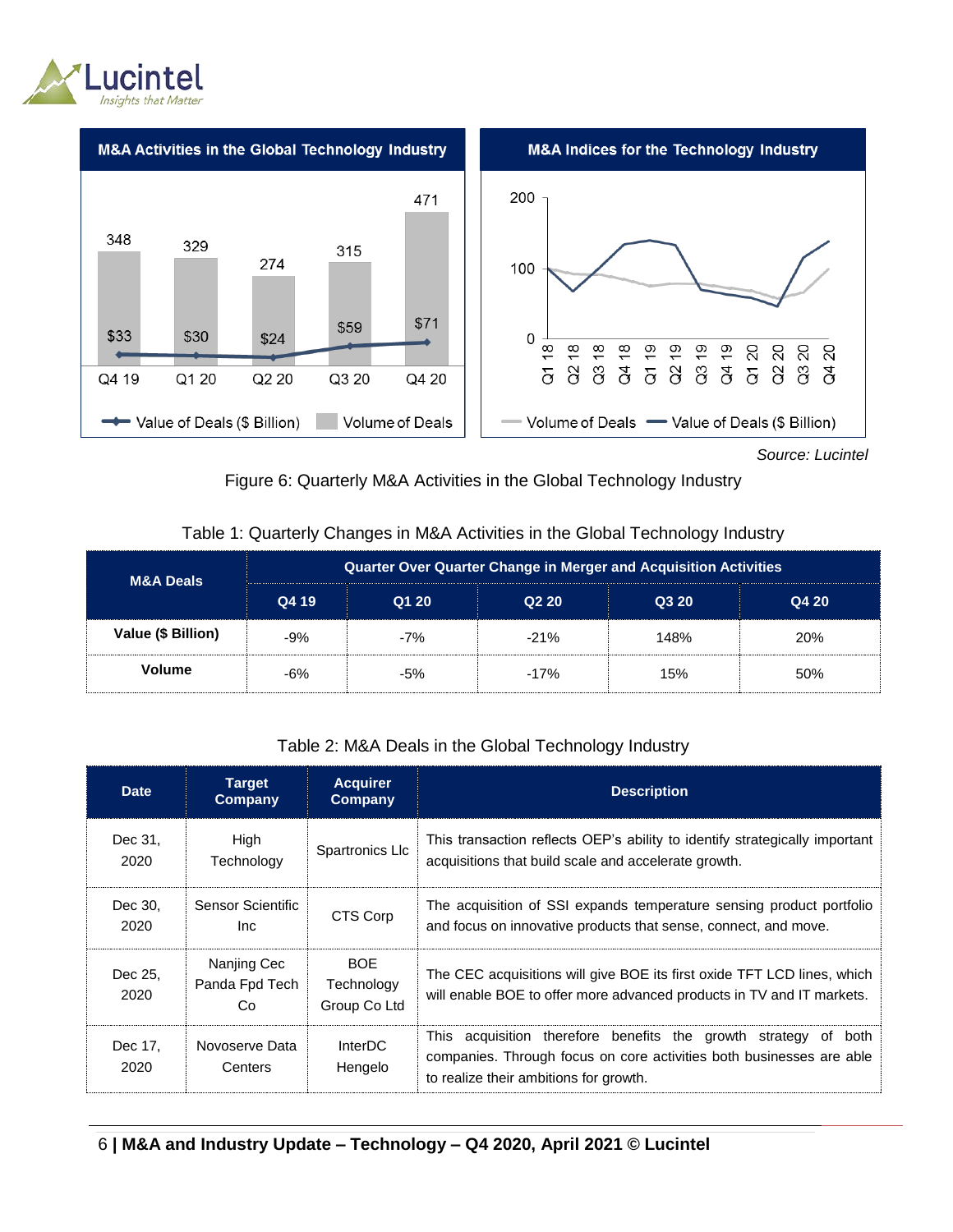

| Dec 08,<br>2020 | <b>Fox Electronics</b><br>Inc    | Abracon LLC                              | With the acquisition of Fox Electronics, Abracon will be able to further<br>expand its Timing and Frequency portfolio.                                                                                                                                                                                                   |
|-----------------|----------------------------------|------------------------------------------|--------------------------------------------------------------------------------------------------------------------------------------------------------------------------------------------------------------------------------------------------------------------------------------------------------------------------|
| Nov 27,<br>2020 | Optigot AB                       | Nvidia Corp                              | Nvidia Corp of the US acquired Optigot AB, a Gotland-based<br>manufacturer of semiconductors and related device.                                                                                                                                                                                                         |
| Nov 23,<br>2020 | Midas<br>Technology Inc          | Shure Inc                                | With the acquisition, Shure will be able to expand and diversify its<br>solution offering for organizations of all sizes, while Midas will be able to<br>take advantage of Shure's global infrastructure and support capabilities.                                                                                       |
| Nov 16,<br>2020 | Photonic<br>Lattice Inc          | Photron Ltd                              | With this acquisition, Photron hopes to not only shorten the<br>development time and improve the production quality but also aims to<br>develop new products to expand into the global market in the fields of<br>photonic and semiconductor manufacturing.                                                              |
| Nov 12,<br>2020 | <b>VLC Photonics</b><br>SL       | Hitachi High-<br><b>Tech Corp</b>        | Hitachi High-Tech Corp of Japan, a unit of Hitachi Ltd, acquired VLC<br>Photonics SL, a Valencia- based manufacturer of semiconductors and<br>related device.                                                                                                                                                            |
| Nov 09,<br>2020 | Digistor                         | <b>CRU Data</b><br>Security<br>Group LLC | The two companies have complementary product offerings with little<br>overlap, creating a solution that spans laptops, desktops, workstations<br>and into the enterprise and defense storage ecosystems.                                                                                                                 |
| Oct 28, 2020    | Metro Data<br><b>Centers LLC</b> | <b>DartPoints</b><br><b>LLC</b>          | The acquisition expands DartPoints' footprint with high-tier data center<br>infrastructure capabilities. DartPoints will continue to execute its<br>strategy through acquisitions and deploying edge colocation data<br>centers in order to develop regional carrier-neutral aggregation points.                         |
| Oct 15, 2020    | Somos SA                         | <b>STMicroelect</b><br>ronics NV         | With this acquisition, ST reinforces its specialist staff, IP and roadmaps<br>of Front-End Modules for the IoT and 5G markets.                                                                                                                                                                                           |
| Oct 10, 2020    | MTI<br>Technology<br>Ltd         | Ricoh<br>Europe PLC                      | The acquisition will enable Ricoh customers to gain access to MTI<br>Technology's expertise and competencies in cyber and data security,<br>data center modernization, IT managed services and IT transformation<br>services.                                                                                            |
| Oct 02, 2020    | Tekron<br>International<br>Ltd   | Microchip<br>Technology<br>Inc           | The transaction brings together two organizations with a shared<br>commitment to innovation and flawless execution that is so critical in the<br>timing and synchronization industry.                                                                                                                                    |
| Oct 01, 2020    | Nexlan AS                        | <b>Direktronik</b><br>AB                 | Direktronik AB of Sweden, a unit of Lagercrantz Group AB, acquired the<br>entire share capital of Nexlan AS, a<br>Blomsterdalen-based electronic parts and equipment merchant<br>wholesaler, from Cmh Holding AS. The acquisition is expected to only<br>generate a marginal addition to the Group's earnings per share. |